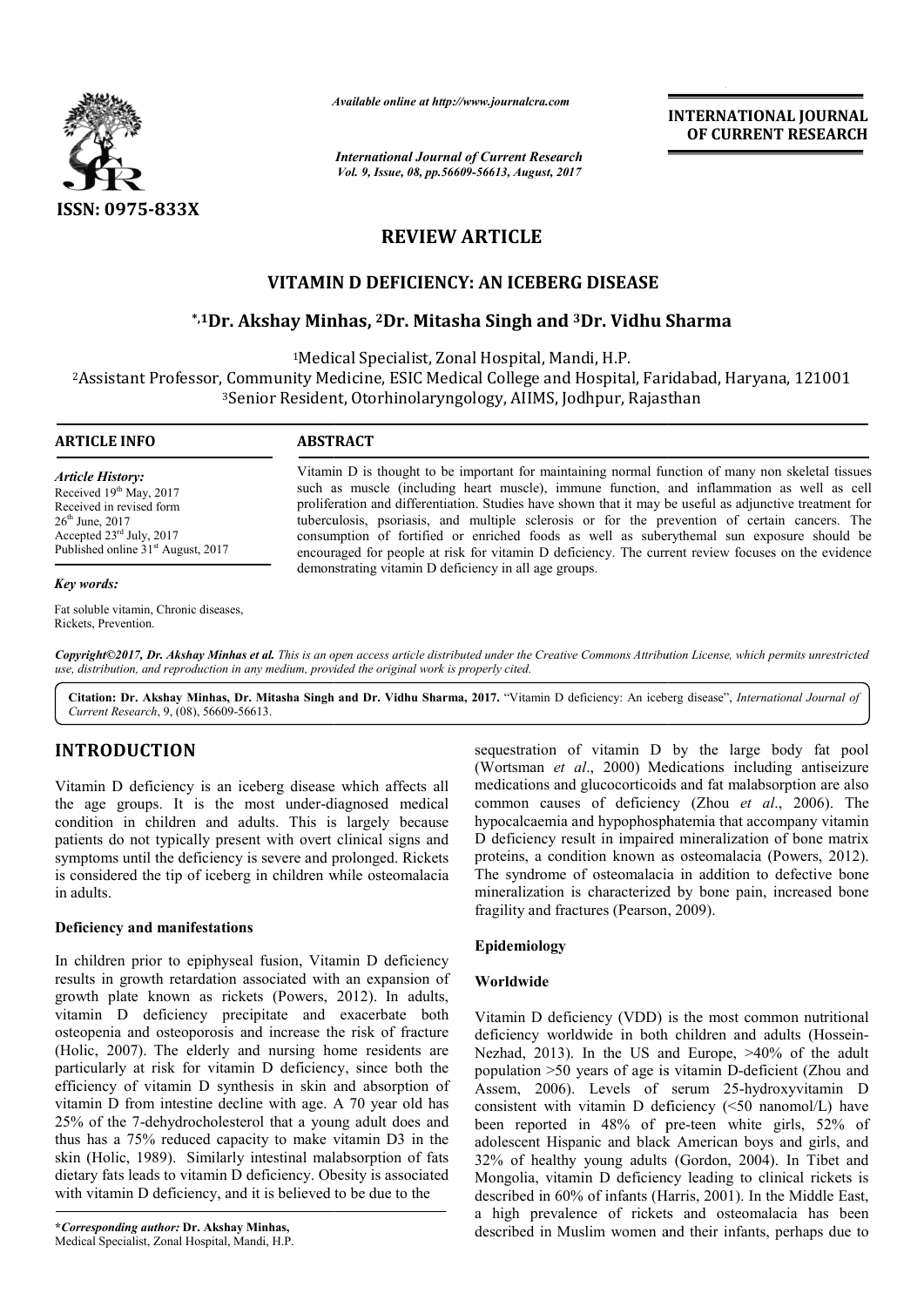increased clothing coverage of the skin (Sedrani, 1986). The practice of *purdah,* whereby all skin is covered and prevented from being exposed to sunlight places those who practice it at high risk of VDD and explains why in the sunniest areas of the world VDD is very common in both children and adults (Fuleihan, 2001). Studies suggest that upwards of 30–50% of children and adults are at risk of vitamin D deficiency (Sato and Iwamoto, 2005).

## **India**

Skin complexion, poor sun exposure, vegetarian food habits and lower intake of vitamin D fortified foods could be attributed to the high prevalence of VDD in India (Goswami R 2008).A high prevalence of hypovitaminosis D (25(OH)D levels <10 ng/mL) was recorded amongst study infants with hypocalcemic seizures (90%), and control infants (41.7%) in a hospital based study (Mehrotra, 2010). A community based study in three different regions of Delhi documented the prevalence of VDD (levels below 14ng/ml) amongst children as 82.9 % and 82% in two regions and 2% in third region (Tiwari and Pulilyel, 2004). A study conducted amongst school girls, reported the prevalence of VDD deficiency as 70% and mean serum 25(OH) D level as less than 12ng/ml (Khadilkar, 2007). In a study the prevalence of VDD in lower socioeconomic strata was higher (97.3%) as compared to upper socioeconomic strata (90.9%) (Marwaha, 2006). In a study conducted amongst adult male and females residing in both rural and urban areas, the prevalence of VDD estimated in urban population was 62% in male subjects and 75% in female subjects, while the prevalence of VDD was slightly lower in rural area as 44% in males and 70% in females. This indicates that the prevalence of VDD was more in females as compared to male subjects in both rural and urban areas (Harinarayan, 2007).

### **Association with other diseases**

Vitamin D receptors have a broad tissue distribution that includes vascular smooth muscle (Merke, 1987), endothelium (Merke, 1989) and cardiomyocytes (Holick MF2006). It is now recognized that VDD increases the risk of many chronic diseases, including cancer, autoimmune diseases, type 2 diabetes, heart disease and hypertension, and infectious diseases (including upper respiratory tract infections and tuberculosis), as well as osteoarthritis (McKenna, 1992). A strong association of VDD with an increased risk of prostate, colon, breast, ovarian, and pancreatic cancers, among many others, has been reported (Toriola, 2007). Several retrospective and prospective studies that evaluated circulating concentrations of 25(OH)D support the concept that vitamin deficiency increases the risk of developing and dying from cancer (Giovannucci, 2006). It has been suggested that adults with 25(OH)D of 50nmol/L who were then followed for upto19years had a 30–50% increased risk of developing colorectal, breast, prostate, and many other cancers (Garland, 1985). A meta-analysis showed that increasing intake of vitamin D to 1000 IU vitamin D3/d would be associated with a decreased risk of colorectal and breast cancer of as much as 50% (Garland, 2006). Men who ingested 400 IU vitamin D/d had a markedly reduced risk of developing several cancers, including those of the pancreas and esophagus and non-Hodgkin lymphoma. Lappe *et al*. 2006, reported that postmenopausal women who received 1100 IU vitamin D3 and 1000 mg Ca daily for 4 years reduced their risk of developing

cancer by 60%. It has also been observed that VDD is linked to pre-eclampsia during pregnancy and an increased risk of having a caesarean section (Merewood, 2007). A meta-analysis revealed on the basis of available evidence that there was an association with vitamin D status and several outcomes in children including birth weight and dental caries (Llewellyn, 2010). Vitamin D deficiency has also been linked to an increased incidence of schizophrenia, Parkinson's disease, cognitive dysfunction, and depression, although further research is needed in this regard (Camargo CA Jr 2007). Furthermore, high intake of vitamin D has been shown to decrease the incidence of asthma and wheezing illness (Zerwekh, 2008).

# **Diagnosis**

Assessment of vitamin D status of an individual is best reflected by measurement of circulating vitamin D metabolites. Only two metabolites, namely, 25-hydroxyvitamin D [25(OH) D] and 1,25-dihydroxyvitamin D [1,25(OH)2D], have received the greatest attention in biochemical estimation of vitamin D. Of these, the need for measuring serum 1,25(OH)2D is limited. On the other hand, serum 25(OH)D provides the single best assessment of vitamin D status 25(OH)D as it has a half-life of about 3 weeks, making it the most suitable indicator of vitamin D status (Zerwekh, 1987). A classification given by Lips to define vitamin D status is as follows: mild hypovitaminosis D: 10–20 ng/ml, moderate hypovitaminosis D: 5-10 ng/ml, and severe hypovitaminosis D: less than 5 ng/ml (Levis, 1990).

## **Prevention of predisposing and risk factors**

Major source of vitamin D for most humans comes from exposure of the skin to sunlight typically between 10:00 h and 15:00 h in the spring, summer, and fall (Holick, 2008). An alteration in the zenith angle of the sun caused by a change in latitude, season of the year, or time of day dramatically influences the skin's production of vitamin  $D_3$  (Holick, 2008). Above and below latitudes of approximately 33°, vitamin  $D_3$  synthesis in the skin is very low or absent during most of the winter. Risk factors for vitamin D deficiency and rickets in an infant include breast-feeding without vitamin D supplementation, dark skin pigmentation, and maternal vitamin D deficiency (Shah, 2000). In utero, the fetus is wholly dependent on the mother for vitamin D. The 25(OH)D passes from the placenta into the blood stream of the fetus. Infant can remain Vitamin D sufficient for several weeks after birth, as long as mother was vitamin D sufficient. Human breast milk and unfortified cow's milk have very little vitamin D (Shah M 2000). Thus, infants who are fed only human breast milk are prone to developing vitamin D deficiency, especially during the winter when neither they nor their mothers can obtain vitamin D from sunlight. Recommended adequate intake and RDA for children 0–1 and 1–18 year should be 400 and 600 IU/d, respectively (Pettifor, 1978). In the past, children of all races obtained most of their vitamin D from exposure to sunlight and drinking vitamin D-fortified milk, and therefore, they did not need to take a vitamin D supplement (Weng, 2007). However, children are spending more time indoors now, and when they go outside, they often wear sun protection that limits their ability to make vitamin D in their skin. Children and adolescents are also drinking less vitamin D-fortified milk. Although children between 9-18 years have rapid growth spurt but there is no scientific evidence on increased requirement of vitamin D in this age group (Huh, 2008). Age group 19-50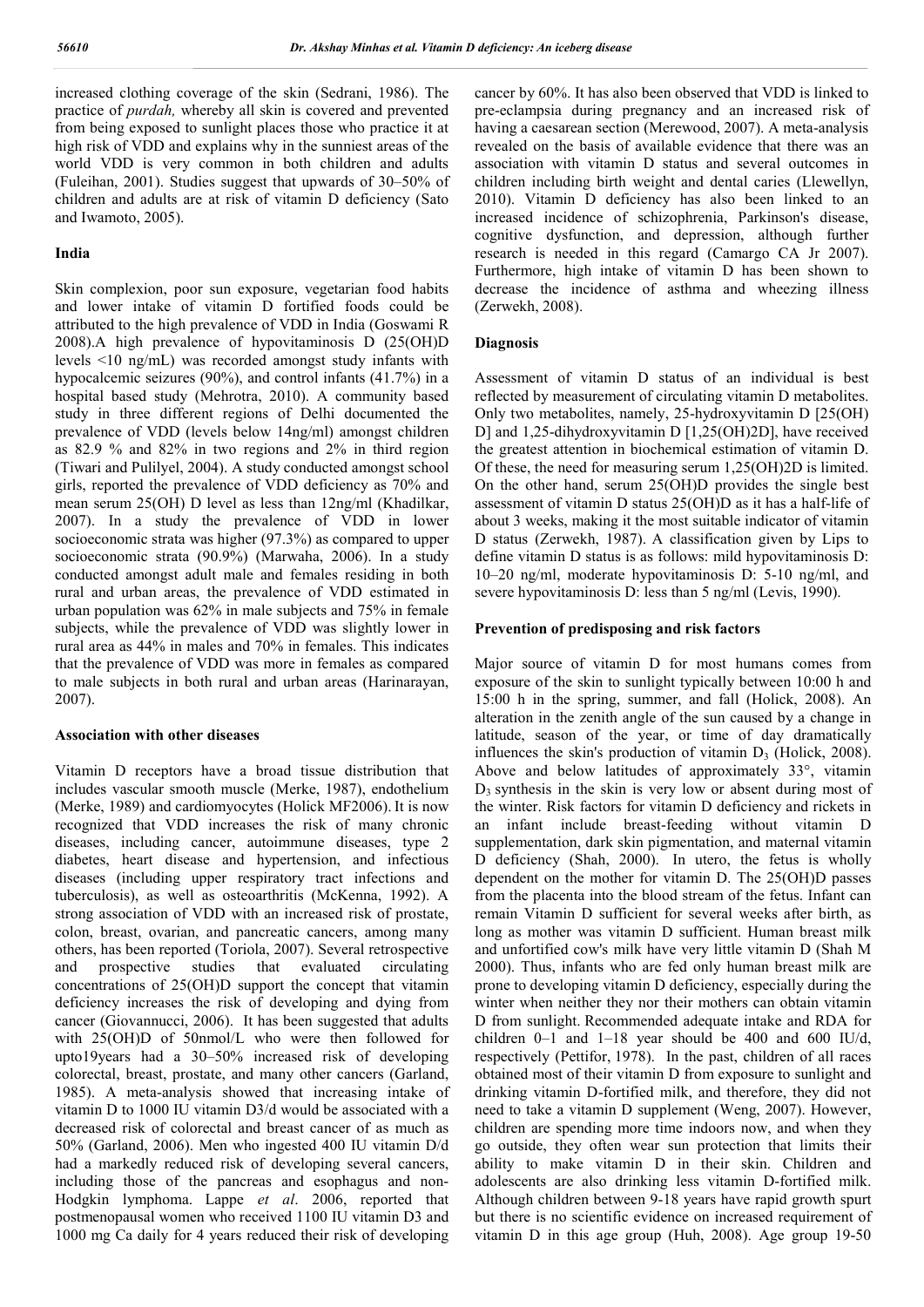years is at risk for vitamin D deficiency because of decreased outdoor activities and aggressive sun protection. (Wagner and Greer, 2008 Hence, their requirement is at least 600 IU/d of vitamin D to maximize bone health and muscle function. Men and women older than 51 yr depend on sunlight for most of their vitamin D requirement. It is recommended that all adults aged  $50-70$  and  $70+$  yr require at least 600 and 800 IU/d, respectively, of vitamin D to maximize bone health and muscle function.

Daily doses of 600 IU do not prevent vitamin D deficiency in pregnant women (Merewood, 2009). Their daily regimen should at least include a prenatal vitamin containing 400 IU vitamin D with a supplement that contains at least 1000 IU vitamin D. During lactation, the mother needs to increase the efficiency of dietary absorption of calcium to ensure adequate calcium content in her milk. Lactating women should take at least a multivitamin containing 400 IU vitamin D along with at least 1000 IU vitamin D supplement every day. To satisfy the requirements of an infant who is fed only breast milk, the mother requires 4000 to 6000 IU/d to transfer enough vitamin D into her milk (Lee, 2007). Obese adults (BMI  $\geq$  30kg/m<sup>2</sup>) when exposed to simulated sunlight or received an oral dose of 50,000 IU of vitamin  $D_2$ , they were able to raise their blood levels of vitamin D by no more than 50% compared with nonobese adults. Patients on multiple anticonvulsant medications, glucocorticoids, or AIDS treatment are at increased risk for vitamin D deficiency because these medications increase the catabolism of 25(OH)D. The above groups should be given at least two to three times more vitamin D for their age group to satisfy their body's vitamin D requirement (Holick, 2011).

# **REFERENCES**

- Ahonen MH, Tenkanen L, Teppo L, Hakama M, Tuohimaa P. 2000. Prostate cancer risk and prediagnostic serum 25 hydroxyvitamin D levels (Finland). *Cancer Causes Control*, 11:847–52
- Bakhtiyarova S, Lesnyak O, Kyznesova N, Blankenstein MA, Lips P. 2006. Vitamin D status among patients with hip fracture and elderly control subjects in Yekaterinburg, Russia. *Osteoporos Int*., 17:441–6
- Bodnar LM, Catov JM, Simhan HN, *et al*. 2007. Maternal vitamin D deficiency increases the risk of preeclampsia. *J Clin Endocrinol Metab*., 92:3517-3522.
- Bodnar LM, Simhan HN, Powers RW, *et al*. 2007. High prevalence of vitamin D insufficiency in black and white pregnant women residing in the northern United States and their neonates. *J Nutr*., 137:447-452.
- Bodnar LM , Simhan HN , Powers RW, Frank MP, Cooperste in E , Roberts JM. 2007. High prevalence of vitamin D insufficiency in black and white pregnant women residing in the northern United States and their neonates. *J Nutr.,* 137:447–452
- Camargo CA Jr, Rifas-Shiman SL, Litonjua AA, *et al*. 2007. Maternal intake of vitamin D during pregnancy and risk of recurrent wheeze in children at 3 y of age. *Am J Clin Nutr*., 85:788-795.
- Chapuy MC, Schott AM, Garnero P, Hans D, Delmas PD, Meunier J. 1996. Healthy elderly French women living at home have secondary hyperparathyroidism and high bone turnover in winter. *J Clin Endocrinol Metab*., 81:1129–33
- Fuleihan GEH, Nabulsi M, Choucair M, *et al*. 2001. Hypovitaminosis D in healthy schoolchildrren. *Pediatrics*, 107:53–9.
- Garland C, Shekelle RB, Barrett-Connor E, Criqui MH, Ross of AH, Oglesby P. 1985. Dietary vitamin D and calcium and risk of colorectal cancer: a 19-year prospective study in men. *Lancet*, 9:307–9
- Garland CF, Garland FC, Gorham ED, *et al*. 2006. The role of vitamin D in cancer prevention. *Am J Public Health*, 96:252–61.
- Gessner BD, deSchweinitz E, Petersen KM, Lewandowski C. 1997. Nutritional rickets among breast-fed black and Alaska Native children. *Alaska Med*., 39:72–74
- Giovannucci E, Liu Y, Rimm EB, *et al*. 2006. Prospective study of predictors of vitamin D status and cancer incidence and mortality in men. *J Natl Cancer Inst*., 98:451–9. 53.
- Gordon CM, DePeter KC, Estherann G, Emans SJ. 2004. Prevalence of vitamin D deficiency among healthy adolescents. *Arch Pediatr Adolesc Med*., 158:531–7. 37.
- Goswami R, Kochupillai N, Gupta N, Goswami D, Singh N and Dudha AJ. 2008. Presence of 25(OH) D Deficiency in a Rural North Indian Village despite Abundant Sunshine. Assoc Physicians India. 56: 755-7.
- Grant WB. 2002. An estimate of premature cancer mortality in the U.S. due to inadequate doses of solar ultraviolet-B radiation. Cancer, 94:1867-1875
- Harinarayan CV, Ramalakshmi T, Prasad UV, Sudhakar D, Srinivasarao PV, Sarma KV, *et al*. 2007. High prevalence of low dietary calcium, high phytate consumption, and vitamin D deficiency in healthy south Indians, *Am J Clin Nutr*., 85; 1062-7
- Harris NS, Crawford PB, Yangzom Y, *et al*. 2001. Nutritional and health status of Tibetan children living at high altitudes. *N Engl J Med*., 344:341-347
- Hayward I, Stein MT, Gibson MI. 1987. Nutritional rickets in San Diego. *Am J Dis Child*., 141:1060–1062
- Holick MF, Binkley NC, Bischoff-Ferrari HA, *et al*. 2011. Evaluation, treatment and prevention of vitamin D deficiency: an Endocrine Society clinical practice guideline. *J Clin Endocrinol Metab*., 96:1911-1930.
- Holick MF, Chen TC. 2008. Vitamin D deficiency: a worldwide problem with health consequences. *Am J Clin Nutr*., 87:1080–1086
- Holick MF, Matsuoka LY, Wortsman J. 1989. Age, vitamin D, and solar ultraviolet. *Lancet*, 2(8671):1104–5.
- Holick MF. 2004 Sunlight and vitamin D for bone health and prevention of autoimmune diseases, cancers, and cardiovascular disease. *Am J Clin Nutr*., 80:1678– 88
- Holick MF. 2006. High prevalence of vitamin D inadequacy and implications for health. *Mayo Clin Proc*., 81:353–373
- Holick MF. 2006. Resurrection of vitamin D deficiency and rickets. *J Clin Invest*., 116:2062–2072
- Holick MF. 2007. Vitamin D deficiency. *N Engl J Med*., 357 : 266–81.
- Holick MF. 2008. Vitamin D: a D-lightful health perspective. *Nutr Rev.*, 66(2):182–194
- Hossein-Nezhad A, Holick MF. 2013. Vitamin D for health: a global perspective. *Mayo Clin Proc*., 88:720-75
- Huh SY, Gordon CM. 2008. Vitamin D deficiency in children and adolescents: epidemiology, impact and treatment. *Rev Endocr Metab Disord*., 9:161–170
- IOM (Institute of Medicine) 2011 *Dietary reference intakes for calcium and vitamin D*.Washington DC: The National Academies Press
- Khadilkar A, Das G, Sayyad M, Sanwalka N, Bhandari D, Khadilkar V and Mughal MZ. 2007. Low calcium intake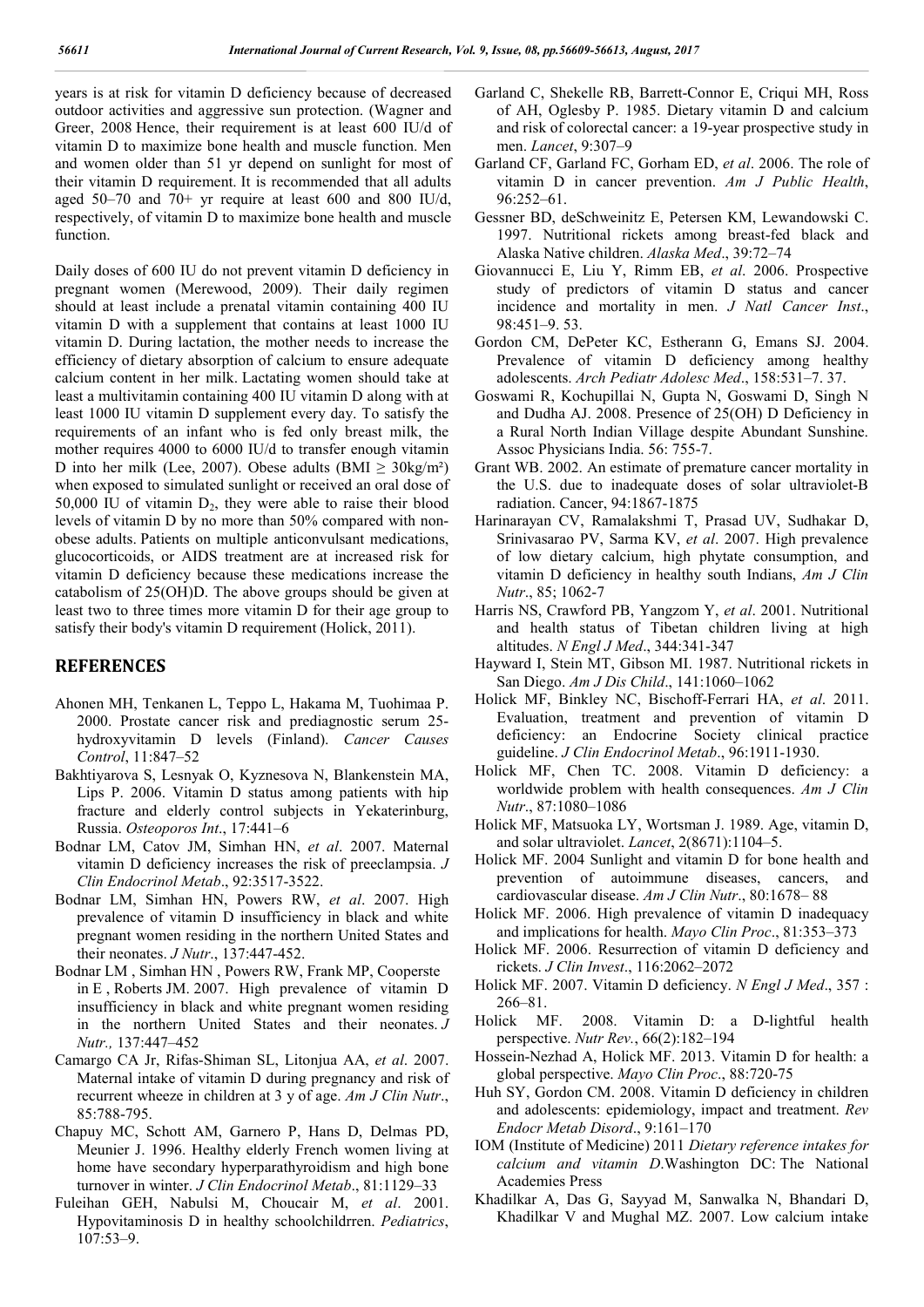and hypovitaminosis D in adolescent girls. *Arch Dis Child*., 92(11): 1045.

- Knekt P, Kilkkinen A, Rissanen H, *et al*. 2010. Serum vitamin D and the risk of Parkinson disease. *Arch Neurol*., 67:808- 811.
- Kreiter SR, Schwartz RP, Kirkman HN, Charlton PA, Calikoglu AS, Davenport ML. 2000. Nutritional rickets in African American breast-fed infants. *J Pediatr*., 137:153– 157 .
- Lappe JM, Travers-Gustafson D, Davies KM, Recker RR, Heaney RP. 2007. Vitamin D and calcium supplementation reduces cancer risk: results of a randomized trial. *Am J Clin Nutr*., 85:1586–91
- Larsen ER, Mosekilde L, Foldspang A. 2004. Vitamin D and calcium supplementation prevents osteoporotic fractures in elderly community dwelling residents: a pragmatic population-based 3-year intervention study. *J Bone Miner Res*., 19:370–8.
- Lee JM, Smith JR, Philipp BL, *et al*. 2007. Vitamin D deficiency in a healthy group of mothers and newborn infants. *Clin Pediatr (Phila)*., 46:42-44.
- Levis S, Gomez A, Jimenez C, *et al*. 2006. Vitamin d deficiency and seasonal variation in an adult South Florida population. *J Clin Endocrinol Metab*., 90;1557–1562.
- Lips P, DuongT, OleksikA, *et al*. 2001. A global study of vitamin D status and parathyroid function in postmenopausal women with osteoporosis: baseline data from the multiple outcomes of raloxifene evaluation clinical trial. *J Clin Endocrinol Metab*., 86:1212–21. 39.
- Llewellyn DJ, Lang IA, Langa KM, *et al*. 2010. Vitamin D and risk of cognitive decline in elderly persons. *Arch Intern Med*., 170:1135-1141.
- Looker AC, Pfeiffer CM, Lacher DA, Schleicher RL, Picciano MF, Yetley EA. 2008. Serum 25-hydroxyvitamin D status of the US population: 1988–1994 compared to 2000–2004. *Am J Clin Nutr*., 88:1519–1527
- Marwaha RK, Tandon N, Agarwal N, Puri S, Agarwal R, Singh S and Mani K. 2010. Impact of two regimens of Vitamin D supplementation on calcium - Vitamin D – PTH axis of schoolgirls of Delhi, Indian Pediat., 47(9): 761-9
- Marwaha RK, Tandon N, Reddy D, *et al*. 2005. Vitamin D and bone mineral density status of healthy school children in northern India. *AmJClinNutr*., 82: 477–82.
- McGrath JJ, Kimlin MG, Saha S, Eyles DW, Parisi AV. 2001. Vitamin D insufficiency in south-east Queensland. *Med J Aust*., 174:150–1. 41.
- McKenna MJ. 1992. Differences in vitamin D status between countries in young adults and the elderly. *Am J Med*., 93:69-77.
- Mehrotra P, Marwaha RK, Aneja S, Seth A, Singla BM, Ashraf G, Sharma B, Sastry A and Tandon N. 2010. Hypovitaminosis D and Hypocalcemic Seizures in Infancy, Indian Pediatrics. 47: 581-586
- Merewood A, Mehta SD, Chen TC, Bauchner H, Holick MF. 2009. Association between severe vitamin D deficiency and primary caesarean section. *J Clin Endocrinol Metab*., 94:940–945
- Merewood, A, Mehta SD, Chen TC, *et al*. 2009. Association between vitamin D deficiency and primary caesarean section. *J Clin Endocrinol Metab*., 94:940-945.
- Merke J, Hofmann W, Goldschmidt D, Ritz E. 1987. Demonstration of 1,25(OH)2 vitamin D3 receptors and actions in vascular smooth muscle cells in vitro. *Calcif Tissue Int*., 41:112–114. 7.
- Merke J, Milde P, Lewicka S, Hugel U, Klaus G, Mangelsdorf DJ, Haussler MR, Rauterberg EW, Ritz E. 1989. Identification and regulation of 1,25-dihydroxyvitamin D3 receptor activity and biosynthesis of 1,25dihydroxyvitamin D3: studies in cultured bovine aortic endothelial cells and human dermal capillaries. *J Clin Invest*., 83:1903–1915
- Moan J, Porojnicu AC, Dahlback A, Setlow RB. 2008. Addressing the health benefits and risks, involving vitamin D or skin cancer, of increased sun exposure. *Proc Natl Acad Sci*., 105:668–673
- Nesby-O'Dell S, Scanlon KS, Cogswell ME, *et al*. 2002. Hypovitaminosis D prevalence and determinants among African American and white women of reproductive age: third National Health and Nutrition Examination Survey, 1988-1994. *Am J Clin Nutr*., 76:187-192.
- Pearson ER and McCrimmon RJ. 2014. Diabetes Mellitus. In Walker BR, Colledge NR, Ralston SH, Penman ID, editors. Davidson's Principals and Practice of Medicine. 22<sup>nd</sup> ed. London. Elseiver; pp1121
- Pettifor JM. 2005. Vitamin D deficiency and nutritional rickets in children. In: Feldman D, Pike JW, Glorieux FH, eds. Vitamin D. 2nd ed. Boston, MA: Elsevier Academic Press; 1065-1084.
- Pettifor JM, Ross FP, Moodley G, Wang J, Margo G, Skjolde C. 1978. Serum calcium, magnesium, phosphorus, alkaline, phosphatase and 25-hydroxyvitamin D concentrations in children. *S Afr Med J.,* 53:751–754
- Powers AC. Diabetes Mellitus. In Longo DL, Kasper DL, Jameson JL, Fauci AS, Hauser SL, Loscalzo J, editors. 2012. Harrison's Principles of Internal Medicine.  $18<sup>th</sup>$  ed. New York. Mc Graw Hill; pp2736
- Sabetta JR, DePetrillo P, Cipriani RJ, *et al*. 2010. Serum 25 hydroxyvitamin D and the incidence of acute viral respiratory tract infections in healthy adults. PLoS One. 5:e11088.
- Sato Y, Iwamoto J, Kanoko T, Satoh K. 2005. Amelioration of osteoporosis and hypovitaminosis d by sunlight exposure in hospitalized, elderly women with Alzheimer's disease: a randomized controlled trial. *J Bone Miner Res*., 20:1327– 33.
- Sedrani SH. 1984. Low25-hydroxyvitamin Dand normal serum calcium concentrations in Saudi Arabia: Riyadh region. *Ann Nutr Metab*., 28: 181–5. 34.
- Sedrani SH. 1986. Are Saudis at risk of developing vitamin D deficiency? *Saudi Med J*., 7:427-433.
- Shah M, Salhab N, Patterson D, Seikaly MG. 2000. Nutritional rickets still afflict children in north Texas. *Tex Med*., 96:64–68.
- Shaikh U, Alpert PT. 2006. Nutritional rickets in Las Vegas, Nevada. *J Pediatr Endocrinol Metab*., 19:209–212
- Somjen D, Weisman Y, Kohen F, Gayer B, Limor R, Sharon O, Jaccard N, Knoll E, Stern N. 2005. 25-Hydroxyvitamin D3-1 -hydroxylase is expressed in human vascular smooth muscle cells and is upregulated by parathyroid hormone and estrogenic compounds. *Circulation*, 111:1666–1671]
- Sullivan SS, Rosen CJ, Halteman WA, Chen TC, Holick MF. 2005. Adolescent girls in Maine at risk for vitamin D insufficiency. *J Am Diet Assoc*., 105:971–4. 38.
- Sullivan SS, Rosen CJ, Halteman WA, *et al*. 2005. Adolescent girls in Maine at risk for vitamin D insufficiency. *J Am Diet Assoc*., 105:971-974.
- Tangpricha V, Pearce EN, Chen TC, *et al*. 2002. Vitamin D insufficiency among free-living healthy young adults. *Am J Med*., 112:659-662.